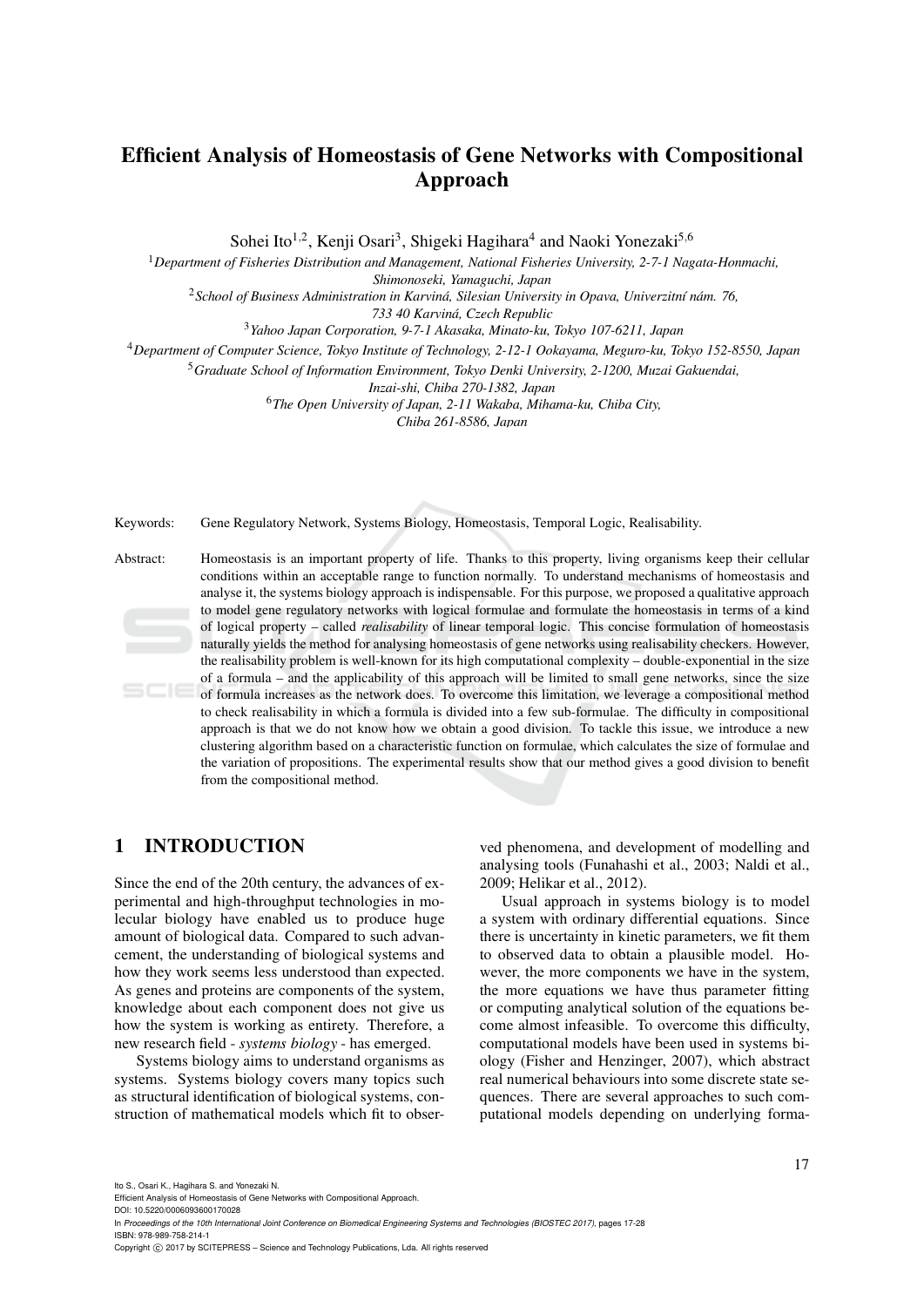lisms; Boolean networks (Thomas, 1991), Petri nets (Heiner et al., 2008), timed-automata (Batt et al., 2007) and process algebras (Ciocchetta and Hillston, 2009). The limitation of such computational models is that they require concrete molecular mechanisms, regulatory logics and sometimes a kinetic parameters. Since biological systems are incomplete in most cases, the applicability of such computational models are limited. In this regard, the constraint-based modelling is promising in which systems are described as a set of constraints (Palsson, 2000). We can model biological systems with incomplete information. The more information we have on the target system, the more constraints we have in a model.

The constraint-based modelling paradigm has a good connection with logical specification of *reactive systems* in which the system behaviour is described as a set of logical constraints (Mori and Yonezaki, 1993; Vanitha et al., 2000; Osari et al., 2014). Based on this close connection, we proposed a qualitative method for modelling and analysing gene networks (Ito et al., 2010; Ito et al., 2015b) using linear temporal logic (LTL). In this approach, we specify possible behaviours of networks by LTL as a set of logical constraints and analyse properties of networks (also written in LTL) by checking satisfiability of the formulae. This idea is based on the verification of reactive system specifications. Using this correspondence, we later formulated the notion of homeostasis by *realisability* of reactive system specifications (Pnueli and Rosner, 1989; Abadi et al., 1989) and demonstrated how homeostasis in gene networks can be analysed (Ito et al., 2014a).

The problem in our approach was the highcomplexity of checking LTL realisability which is doubly-exponential in the size of a formula. As we reported in (Ito et al., 2015a), checking homeostasis of gene networks with even a few nodes takes several minutes. Since the sizes of formulae characterising possible behaviours of a network is proportional to the size of the network, we need to devise a method to mitigate the computational difficulty in the analysis of homeostasis.

To facilitate realisability checking, a *compositional* approach has been a promising method to analyse large formulae (Filiot et al., 2011) in which an LTL formula is divided into several sub-formulae that are analysed separately. The results are then merged to obtain the final outcome of the verification. The nontrivial problem in compositional analysis is how to divide a formula, which is critical to the performance of analysis.

The aim of this paper is to provide a method for finding good divisions as a front-end of a compo-

sitional analysis of homeostasis. Our approach to this problem is to develop a new clustering algorithm which clusters clauses (a piece of formula) based on a 'score' of clusters. The 'score' of clusters indicates how the clustering is good for compositional analysis. We implement our algorithm and show experimental results of analysing homeostasis of several gene networks. For larger gene networks, the gain from compositional approach is quite much: with compositional approach with our clustering front-end, we can verify in a few minutes, or even in a few seconds, networks that cannot be verified with monolithic approach in 1 hour.

The rest of the paper is organised as follows. Section 2 introduces LTL and the notion of *realisability* of reactive system specifications. Section 3 reviews how we model gene networks in LTL and formulates homeostasis by realisability. Section 4 introduces the compositional analysis of realisability. We show how we divide a network specifications to compositionally analyse homeostasis. Section 5 shows and discusses the experimental results of compositional analysis. In section 6, we discuss the relationship between our method and other similar approaches. Section 7 offers conclusion and discusses some future directions.

# **2 PRELIMINARY**

## **2.1 Linear Temporal Logic**

If  $A$  is a finite set,  $A^{\omega}$  denotes the set of all infinite sequences on *A*. The *i*-th element of  $\sigma \in A^{\omega}$  is denoted by σ[*i*]. Let *AP* be a set of propositions. A *time structure* is a sequence  $\sigma \in (2^{AP})^{\omega}$  where  $2^{AP}$  is the powerset of *AP*. The formulae of LTL are defined as follows.

- $p \in AP$  is a formula.
- If  $\phi$  and  $\psi$  are formulae, then  $\neg \phi, \phi \land \psi, \phi \lor \psi$  and φ*U*ψ are also formulae.

We introduce the usual abbreviations:  $\bot \equiv p \land \neg p$ for some  $p \in AP$ ,  $\top \equiv \neg \bot$ ,  $\phi \rightarrow \psi \equiv \neg \phi \lor \psi$ ,  $\phi \leftrightarrow \psi$  $\Psi \equiv (\phi \rightarrow \Psi) \wedge (\Psi \rightarrow \phi), F \phi \equiv \top U \phi, G \phi \equiv \neg F \neg \phi,$ and  $\phi W \psi \equiv (\phi U \psi) \vee G \phi$ . We assume that  $\wedge, \vee$  and *U* binds more strongly than  $\rightarrow$  and unary connectives binds more strongly than binary ones.

Let  $\sigma$  be a time structure and  $\phi$  be a formula. The semantics of LTL is defined by the relation  $\sigma \models \phi$  representing  $φ$  is true in  $σ$ . The satisfaction relation  $\models$ is defined as follows.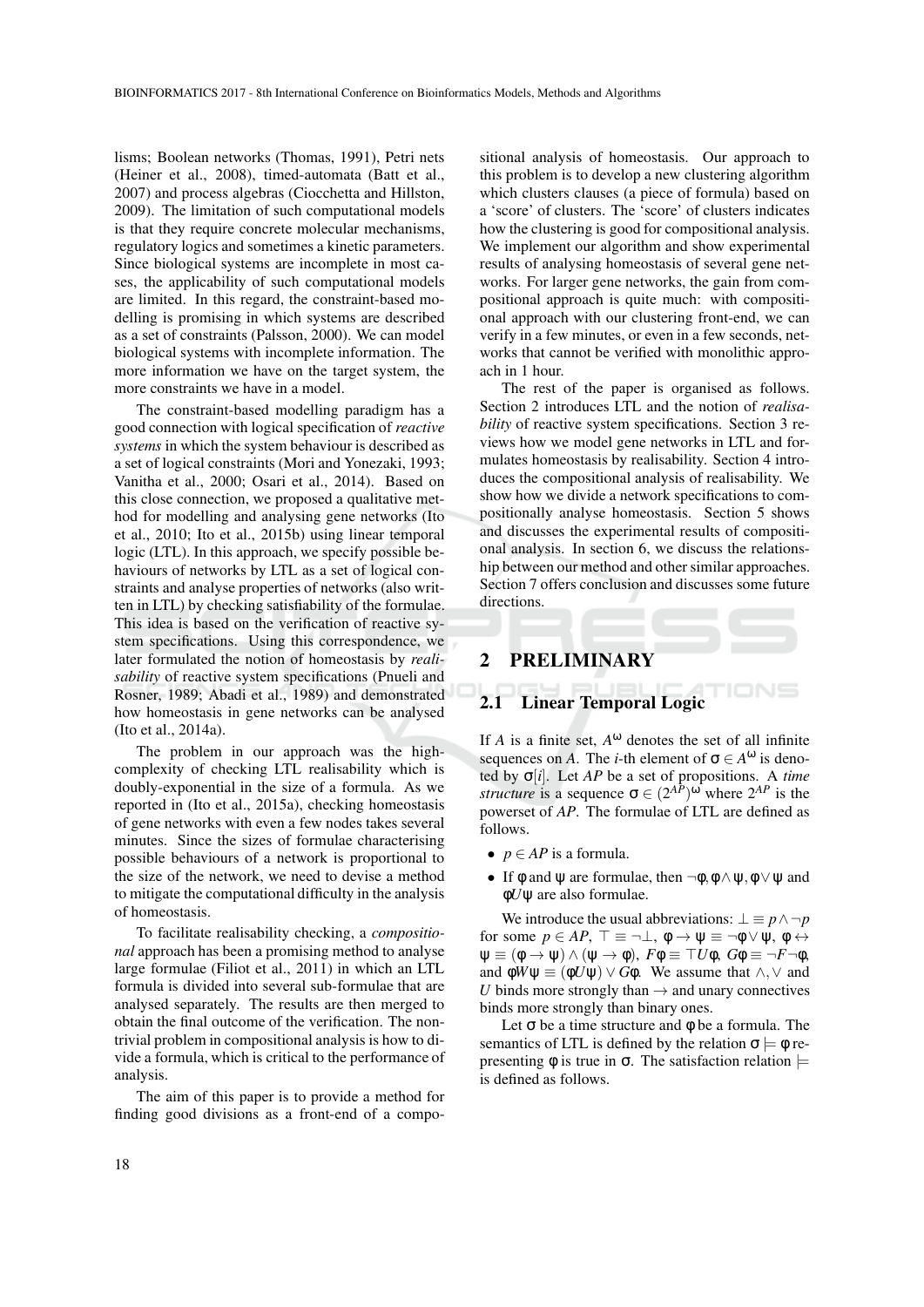$$
\begin{array}{ll}\n\sigma \models p & \text{iff} \quad p \in \sigma[0] \text{ for } p \in AP \\
\sigma \models \neg \phi & \text{iff} \quad \sigma \not\models \phi \\
\sigma \models \phi \land \psi & \text{iff} \quad \sigma \models \phi \text{ and } \sigma \models \psi \\
\sigma \models \phi \lor \psi & \text{iff} \quad \sigma \models \phi \text{ or } \sigma \models \psi \\
\sigma \models \phi U \psi & \text{iff} \quad (\exists i \ge 0)(\sigma^i \models \psi \text{ and} \\
\forall j(0 \le j < i)\sigma^j \models \phi)\n\end{array}
$$

where  $\sigma^i = \sigma[i]\sigma[i+1] \dots$ , i.e. the *i*-th suffix of  $\sigma$ . An LTL formula φ is *satisfiable* if there exists a time structure  $\sigma$  such that  $\sigma \models \phi$ . We also say that  $\sigma$  is a *model* of φ.

#### **2.2 Reactive Systems and Realisability**

A *reactive system* is defined as a triple  $\langle X, Y, r \rangle$ , where *X* is a set of events caused by the environment, *Y* is a set of events caused by the system and  $r:(2^X)^+ \rightarrow 2^Y$ is a reaction function. The expression  $(2^{\dot{x}})^+$  denotes the set of all finite sequences on subsets of *X*. A reaction function determines how the system reacts to environmental (or external) input sequences. Reactive system is a natural formalisation of systems which appropriately respond to requests from the environment. Systems controlling vending machines, elevators, air traffic and nuclear power plants are examples of reactive systems. Gene networks which respond to inputs or stimulation from the environment such as glucose increase, change of temperature or blood pressure can also be considered as reactive systems.

A specification of a reactive system stipulates how it responds to inputs from the environment. For example, for a controller of an elevator system, a specification will be e.g. 'if the open button is pushed, the door opens' or 'if a call button of a certain floor is pushed, the lift will come to the floor'.

*Realisability* is an important property of reactive system specifications (Pnueli and Rosner, 1989; Abadi et al., 1989). A realisable specification guarantees that there exists a reactive system which responds to any environmental input of any timing without violating the specification.

To check realisability of a reactive system specification, it should be described in a language with formal and rigorous semantics. LTL is known to be one of many other formal languages suitable for this purpose and several realisability checkers of LTL are available (Jobstmann et al., 2007; Filiot et al., 2009; Bloem et al., 2010).

Now we define the notion of realisability of LTL specifications. Let *AP* be a set of atomic propositions which is partitioned into *X* and *Y*. *X* corresponds to external events and *Y* to internal events. We denote a time structure  $\sigma$  on *AP* as  $\langle x_0, y_0 \rangle \langle x_1, y_1 \rangle \dots$  where  $x_i \subseteq X$ ,  $y_i \subseteq Y$  and  $\sigma[i] = x_i \cup y_i$ . Let  $\phi$  be an LTL specification. We say  $\langle X, Y, \phi \rangle$  is *realisable* if there



Figure 1: A gene network in which *x* and *y* are genes. Plus-edges represent activation relationship and minus-edges represent inhibition relationship. Gene *x* receives positive input from environment.

exists a reactive system  $RS = \langle X, Y, r \rangle$  such that

 $\forall \tilde{x}.behave_{RS}(\tilde{x}) \models \phi,$ 

where  $\tilde{x} \in (2^X)^\omega$  and *behave*<sub>*RS*</sub>( $\tilde{x}$ ) is the infinite behaviour determined by *RS*, that is,

$$
behave_{RS}(\tilde{x})=\langle x_0,y_0\rangle\langle x_1,y_1\rangle\ldots,
$$

where  $\tilde{x} = x_0 x_1 \dots$  and  $y_i = r(x_0 \dots x_i)$ .

Intuitively a specification  $\phi$  is realisable if there exists a system which controls its internal events in reaction to any sequence of external events, so that its behaviour satisfies the specification φ.

# **3 QUALITATIVE ANALYSIS OF HOMEOSTASIS IN GENE NETWORKS**

In this section we review how we model the gene networks and analyse homeostasis of them by LTL.

# **3.1 Modelling Possible Behaviours of Gene Networks in LTL**

Qualitative principles for characterising behaviours of a gene network are as follows:

- A gene is ON when its activators are expressed beyond some thresholds.
- A gene is OFF when its inhibitors are expressed beyond some thresholds.
- If a gene is ON, its expression level increases.
- If a gene is OFF, its expression level decreases.

To formally describe these principles in LTL, we introduce propositions for a given network which represent the state (or *configuration*) of a network, such as whether genes are ON and whether genes are expressed beyond certain thresholds.

We show how we describe behaviours of networks using an example network depicted in Fig. 1, where *x* and *y* represent genes, plus-edges mean activation and the minus-edge inhibition. Since gene *x* activates gene *y*, there exists a threshold expression level of *x*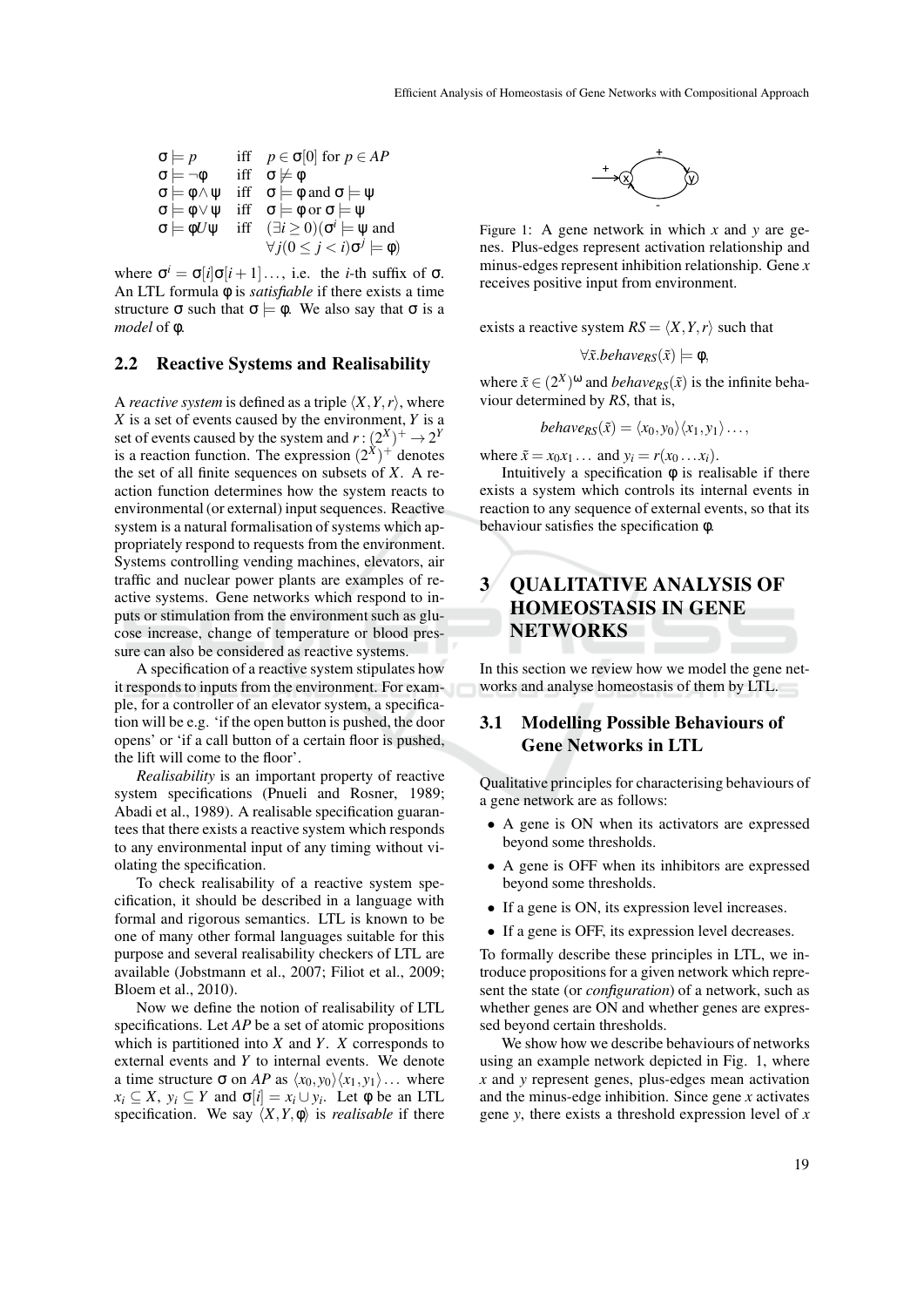above which gene *x* activates gene *y*. We write  $x_y$  for this threshold level. Similarly, gene *y* has the threshold  $y_x$  to inhibit *x*. Moreover, gene *x* receives the positive input from environment. We write  $e_x$  for the threshold of the input to activate *x*.

For this network we introduce the following propositions.

- *onx*, *ony*: whether gene *x* and *y* are ON respectively.
- $x_y$ ,  $y_x$ : whether gene *x* and *y* are expressed beyond the threshold  $x_y$  and  $y_x$  respectively<sup>1</sup>.
- $in_x$ : whether the input to *x* is ON.
- $e_x$ : whether the positive input from the environment to *x* is beyond the threshold  $e_x$ .

Using these propositions, we specify the above qualitative principles in LTL. For example, the fact 'gene *y* is positively regulated by gene *x*' is described as

$$
G(x_v \leftrightarrow on_v)
$$

in LTL. Intuitively this formula says gene *y* is ON if, and only if, gene *x* is expressed beyond the threshold  $x_y$  (i.e. proposition  $x_y$  is true) due to positive effect of gene *x* toward gene *y*. As for gene *x*, it is negatively regulated by gene *y* and has positive input from the environment. A condition for activation and inactivation of such multi-regulated genes depends on a function which merges the multiple effects. We assume that gene *x* is ON if gene *y* is not expressed beyond the threshold  $y_x$  and, in addition, the input from the environment to gene x is beyond the threshold  $e_x$ ; that is, the negative effect of gene *y* is not operating and the positive effect of the input is operating. Then this can be described as

$$
G(e_x \wedge \neg y_x \rightarrow on_x).
$$

This formula says that if the input level is beyond the threshold  $e_x$  and gene  $y$  is not expressed beyond the threshold  $y_x$  (i.e. proposition  $y_x$  is false;  $\neg y_x$  is true), then gene *x* is ON.

If gene  $x$  is ON, the expression level of gene  $x$  is growing. In other words, it will reach the threshold  $x_v$ unless gene *x* becomes OFF prematurely. This fact is described as

$$
G(on_x \to F(x_y \lor \neg on_x)).
$$

If gene *x* is ON and expressed beyond the threshold  $x<sub>v</sub>$ , it keeps the level until gene *x* is OFF since this is the largest threshold of gene *x*. This can be described as

$$
G(on_x \wedge x_y \rightarrow x_y W \neg on_x).
$$

This formula means 'if gene *x* is ON and the current expression level of gene  $x$  is above  $x_y$ , gene  $x$  keeps its level as long as gene *x* is ON'.

If gene *x* is OFF, its transcription product decreases due to degradation. We have the symmetric formulae to the case of gene *x* being ON:

$$
G(\neg on_x \to F(\neg x_y \lor on_x)),
$$
  
 
$$
G(\neg on_x \land \neg x_y \to \neg x_y \text{W} on_x).
$$

We have similar clauses for expression of gene *y*.

We do not thoroughly explain how we describe constraints which model the possible behaviours of gene networks. Interested readers may wish to consult (Ito et al., 2015b) for detail.

### **3.2 Analysing Homeostasis by Realisability Checking**

Biological homeostasis is informally defined as the tendency of a system to maintain its internal stability or function against *any* situation or stimulus. This property is closely related to realisability since it says that there is a system which responds to *any* environmental inputs of any timing while keeping its specified internal conditions. Using this correspondence we formulate *homeostasis* by *realisability*.

In the previous section, we showed that a gene network can be modelled by an LTL formula which is the conjunction of clauses. Precisely speaking, the specification of a given network is a triple  $\langle E, I, \varphi \rangle$  where

- *E*: the set of external propositions (inputs),
- *I*: the set of internal propositions (genes and thresholds),
- φ: the formula which characterises the possible behaviours of a given network.

We also write a biological property or function of the network, which we are to check whether the given network maintains it in response to any external input sequence. The examples of such property will be 'the expression level of a certain gene is within a tolerable range', 'once a gene becomes ON, its expression will be suppressed afterwards', et cetera. Such properties can be easily described in LTL.

In realistic situation, we sometimes put an assumption (or constraints) on the environment which restricts the input sequence. For example, we may consider the case that an input is oscillating, an input is always coming, or a certain input comes only after another comes, and so on. Sometimes it is useful to consider homeostasis of a system under such environmental assumptions. We also describe such assumptions in LTL.

<sup>&</sup>lt;sup>1</sup>Note that the threshold levels are denoted in roman whereas the propositions corresponding to them are denoted in italic.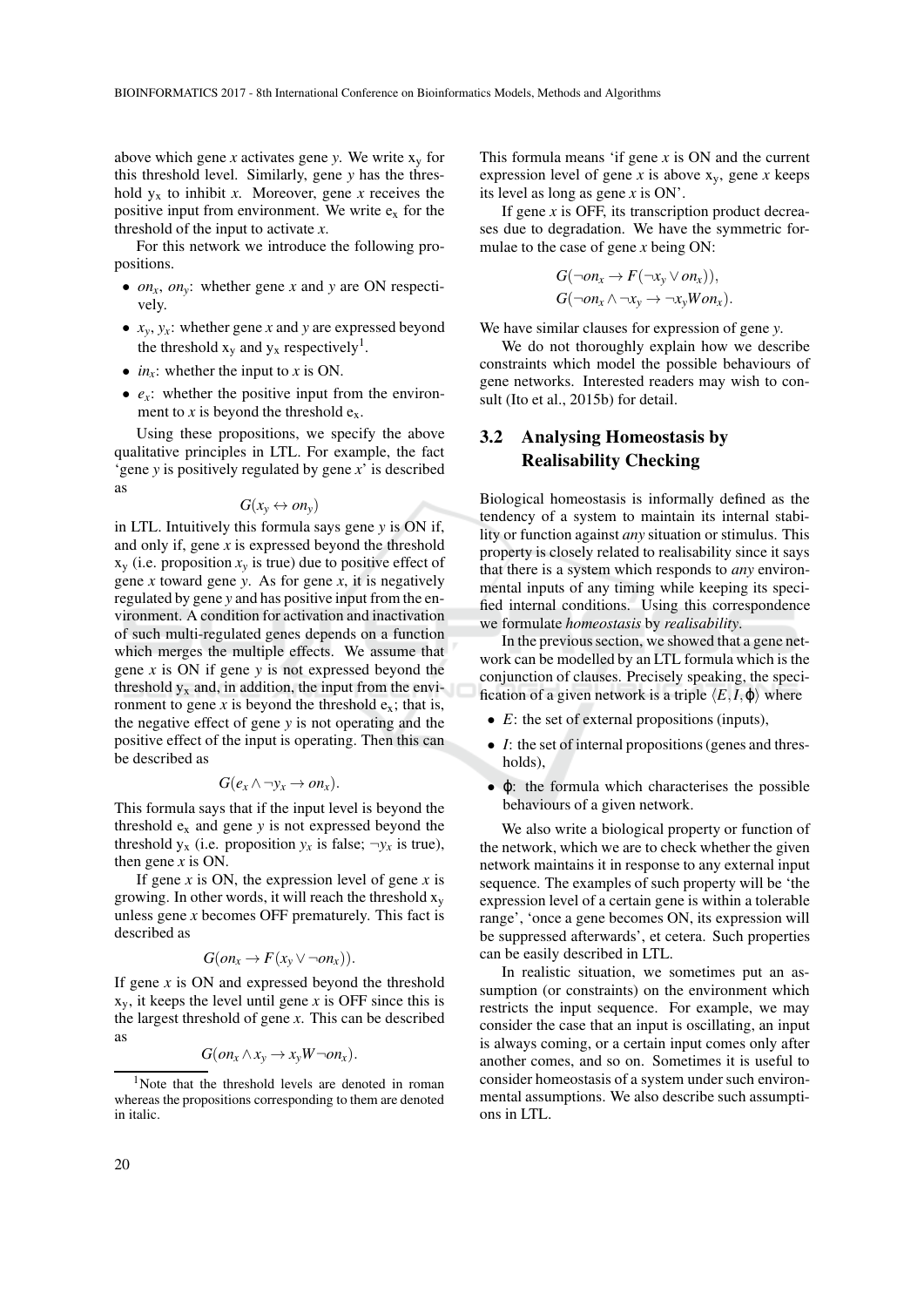Now we define homeostasis of a gene network with respect to a property under an environmental assumption. The following definition is an extended version of our previous definition of homeostasis (Ito et al., 2014a) in that we include environmental assumption ξ.

**Definition 1.** *A property* ψ *is* homeostatic *with respect to a behaviour specification*  $\langle E, I, \varphi \rangle$  *under the environmental assumption*  $\xi$  *if*  $\langle E, I, \xi \to \varphi \land \psi \rangle$  *is realisable.*

Note that a homeostasis of a gene network is defined with a certain biological property. A network which is homeostatic with respect to a certain property has a strategy to respond for any input sequence which satisfies ξ, without violating neither behaviour constraint  $φ$  nor the property  $ψ$ . We can set  $ξ$  as true (i.e. empty clause), which amounts to put no assumption on environment.

**Example 1.** *The network depicted in Fig. 1 is homeostatic with respect to a property 'whenever gene x becomes ON, the expression of gene x will be suppressed afterwards'. This property is described in LTL as follows:*

$$
G(on_x \to F(\neg on_x \land \neg x_y)).
$$

*Let* ϕ *be a behavioural specification of the network (partly shown in the previous section). This is verified by checking realisability of the specification*  $\langle \{in_x\}, \{on_x, on_y, x_y, y_x, e_x\}, \phi \land G (on_x \rightarrow F(\neg on_x \land$  $\neg x_{\nu}$  $\rangle$  $\rangle$ .

*This property is also homeostatic if we put an environmental assumption 'the input to x is always ON' which is described as:*

*Ginx*.

*That is to say, the specification*  $\langle \{in_x\}, \{on_x, on_y, x_y, y_x, e_x\}, Gin_x \rightarrow \varphi \land \psi \rangle$  *is realisable (where* ψ *represents the above property).*

Since we defined homeostasis by realisability, we can use realisability checkers to conduct such analysis. An obstacle with this framework is the highcomplexity of LTL realisability problem which is 2EXPTIME-complete in the size of a formula (Pnueli and Rosner, 1989). Since the size of a network specification is proportional to the size of a network, the analysis of a larger network will be intractable in general. The next section discusses the compositional analysis method to mitigate this difficulty.

# **4 COMPOSITIONAL ANALYSIS OF HOMEOSTASIS**

Recent advances in realisability checking technique enable us to handle large specifications. Since our framework to analyse homeostasis uses realisability checking, we can reap the benefit from the advances. Here we leverage the *compositional* algorithm in realisability checking (Filiot et al., 2011). In our setting, the compositional analysis of homeostasis of gene networks is stated as follows:

- 1. For a given specification  $\langle E, I, \xi \rangle \to \Lambda_{1 \leq i \leq n} \varphi_i$ , compute a 'good' clustering of the formula  ${c_1, \ldots, c_k}$ , where each  $c_\ell$  consists of  $\varphi_i$ s, e.g. network specifications and biological properties.
- 2. We check the realisability of each subspecification

$$
\langle E, I, \xi \to \bigwedge_{\varphi \in c_{\ell}} \varphi \rangle (\ell \in \{1, \ldots, k\}).
$$

3. We merge the result of individual results.

Step 2 and 3 can be automatically done by the tool Acacia+ (Bohy et al., 2012). The problem is how we obtain a 'good' clustering of a given specification. Before proceeding, we first review the algorithm of Acacia+ to solve realisability compositionally.

## **4.1 Compositional Approach to Realisability Problems**

The algorithm implemented in Acacia+ to solve realisability of LTL formula  $\varphi$  is as follows:

- 1. Translate  $\varphi$  to a universal co-Büchi automaton  $A_{\varphi}$ .
- 2. Translate  $A_{\varphi}$  to a safety game  $G(A_{\varphi})$ .
- 3. Compute the winning strategy of the game  $G(A_0)$ .

It is reported that the first step, i.e. translating an LTL formula to an equivalent automaton, is the bottleneck of the algorithm. Known algorithms to translate LTL formulae into equivalent automata run in exponential time with respect to the sizes of formulae. Especially for large LTL formulae the first step does not finish. To overcome this problem, the compositional approach is proposed. Large LTL formulae are often written as  $\varphi = \varphi_1 \wedge \varphi_2 \wedge \cdots \wedge \varphi_n$ . Thus in compositional approach, each sub-formula ϕ*<sup>i</sup>* is translated into automaton  $A_{\varphi_i}$  and thus translated into a local game  $G(A_{\varphi_i})$ , then the winning strategy is computed for each  $G(A_{\varphi_i})$ . Thanks to the nice property of safety games, the winning strategy for  $G(A_{\varphi})$ , the strategy for the original game, can be computed from the winning strategies for each local game  $G(A_{\varphi_i})$ .

In general, the specification is of the form  $\xi \rightarrow \varphi$ where ξ is an environmental assumption. Therefore ξ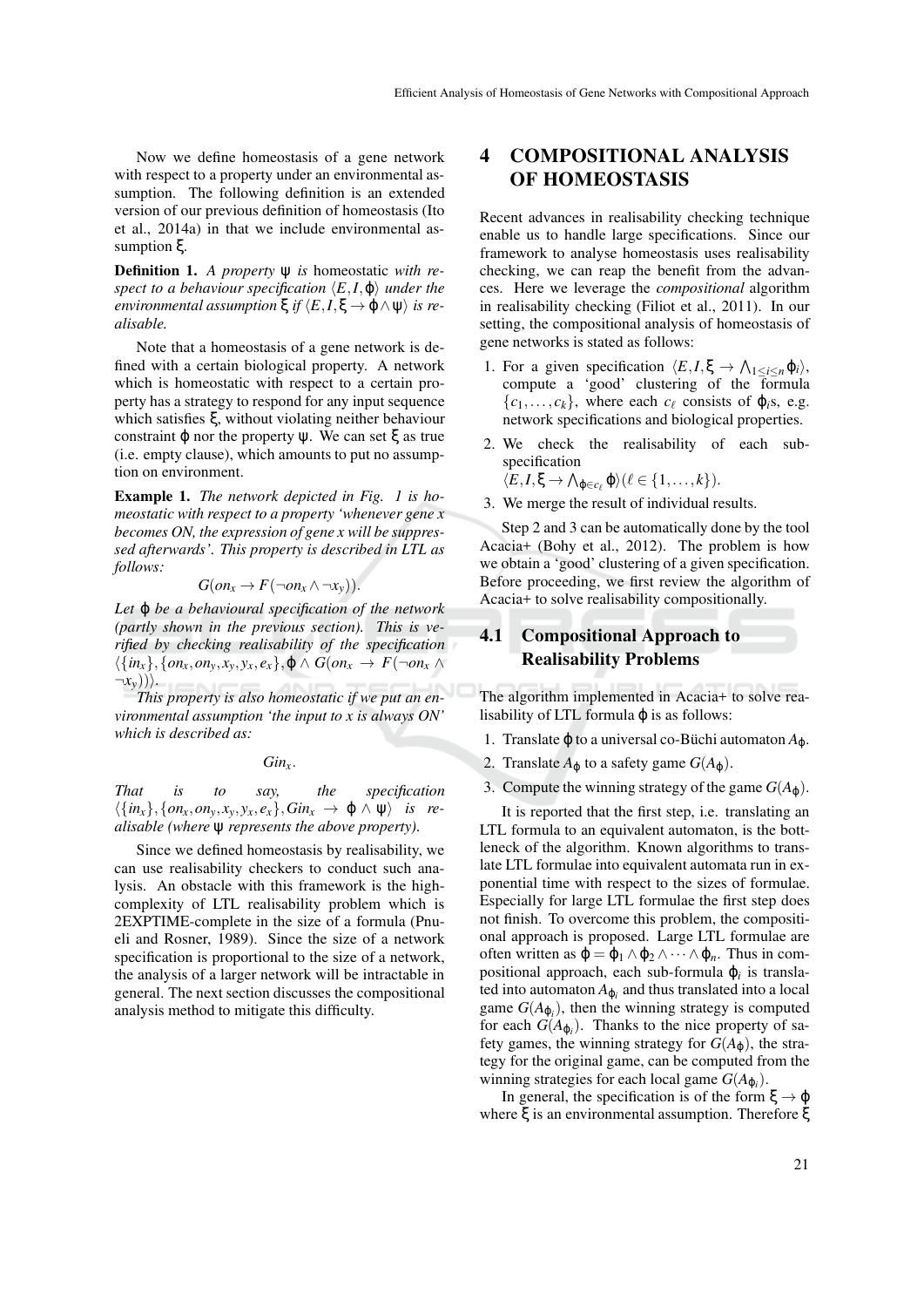is distributed to each  $\varphi_i$ , that is, we solve the realisability of each  $\xi \rightarrow \varphi_i$  separately.

The merit of this compositional approach is that we can reduce the time of translating formulae into equivalent automata, since each  $\varphi_i$  is much smaller than the original formula ϕ. Note that, however, we have extra cost of merging the winning strategies for local games, compared to non-compositional (i.e. monolithic) approach. For compositional approach to be useful, the reduction in automata translation must prevail the additional cost of merging the local winning strategies. Thus the performance of compositional approach depends on how we divide  $\varphi$  into several  $\varphi_i$ <sub>S</sub>.

#### **4.2 Applying to Our Problem**

Since behaviour specifications for gene networks are written as conjunctions of clauses (see section 3.1), we can apply the compositional approach introduced in the previous section. Our specification in general consists of many clauses, thus it is not efficient to solve every single clauses separately as the overhead of integrating the winning strategies of the local games increases according to the number of local games.

Thus the possible approach is to distribute the clauses into several clusters  $c_1, c_2, \ldots, c_k$ , i.e.  $\varphi =$  $(\bigwedge c_1) \land (\bigwedge c_2) \land \cdots \land (\bigwedge c_k)$  where  $\bigwedge c_i = \bigwedge_{\phi \in c_i} \phi$ . The problem is how to distribute them. What is a good clustering?

For example, suppose that we have 20 clauses and distributing them into 2 clusters. It seems better to put 10 clauses into each cluster than to put 1 clause into one cluster and 19 clauses into the other. In such uneven clustering, the 19 clauses cluster will be a bottleneck and the efficiency may not improve as a whole. Thus a good clustering distributes clauses into clusters as equally as possible. However, the number of clauses may not be a good criterion, since the sizes of formulae are not the same; in an extreme situation, the size of a certain formula might be equal to the size of the rest. Thus we distribute clauses into clusters whose sizes are as equal as possible.

To facilitate winning strategy computation of each local game, it is desirable to obtain small automata. The size of automata  $A_{\varphi}$  is determined by the number of sub-formulae in ϕ. To compute the number of subformulae for each clause is not realistic because it is exponential to the size of the formula. The plausible criterion is the number of variation of propositions – the more variation of propositions we have, the more the number of sub-formulae. Thus we also take the variation of propositions in a cluster into consideration, in addition to the size of a cluster.

Now we formalise the above idea. Let  $C = \{c_1, \ldots, c_k\}$  be a clustering of a specification  $\langle E, I, \xi \to \bigwedge_{1 \leq i \leq n} \varphi_i \rangle$ , that is, each cluster  $c_\ell$  consists of ϕ*i*s. Note that the environmental constraint ξ is copied to each cluster. Let  $N(\chi)$  and  $V(\chi)$  respectively denote the number and the variations of propositions in a formula χ. We introduce the evaluation function *F* of clustering *C* as follows:

$$
\mathcal{F}(C) = \sum_{1 \le i \le k} \mathcal{E}(\xi \to \bigwedge_{\varphi \in c_i} \varphi),
$$
  
where  $\mathcal{E}(\chi) = N(\chi)^2 + V(\chi)^2$ 

The function *E* represents the evaluation of a single formula. Due to the squared terms in the function *E*, we can easily see that a clustering consists of two clusters of the sizes 5 and 5 is better than that of 9 and 1. A good clustering is the one which minimises the value of this function.

The number of possible clustering of *n* formulae into *k* clusters is a  $S(n, k)$ , i.e. the Stirling number of the second kind. Thus the naïve algorithm to find the optimal cluster is not realistic in general. Thus we introduce a suboptimal algorithm whose complexity is  $O(kn^2)$  which we show in Algorithm 1.

| Algorithm 1: Suboptimal clustering algorithm.                                            |
|------------------------------------------------------------------------------------------|
| <b>Input:</b> $\{\varphi_1, \ldots, \varphi_n\}$ (specification), k (the number of       |
| the clusters)<br><b>ICATIONS</b>                                                         |
| <b>Output:</b> $C = \{c_1, , c_k\}$                                                      |
| $c_1 \leftarrow {\phi_1, \ldots, \phi_n}$                                                |
| for $i = 2$ to k do                                                                      |
| $c_i \leftarrow \emptyset$                                                               |
| end for                                                                                  |
| $C \leftarrow \{c_1, \ldots, c_k\}$                                                      |
| $min \leftarrow \mathcal{F}(C)$                                                          |
| repeat                                                                                   |
| for all $\varphi \in c_1$ do                                                             |
| <i>change</i> $\leftarrow$ <b>false</b>                                                  |
| for $i = 2$ to k do                                                                      |
| $C' \leftarrow \{c_1 \setminus \{\varphi\}, \ldots, c_i \cup \{\varphi\}, \ldots, c_k\}$ |
| $f \leftarrow \mathcal{F}(C')$                                                           |
| if $f < min$ then                                                                        |
| $C \leftarrow C'$                                                                        |
| $min \leftarrow f$                                                                       |
| <i>change</i> $\leftarrow$ true                                                          |
| end if                                                                                   |
| end for                                                                                  |
| end for                                                                                  |
| until <i>change</i> = false                                                              |
|                                                                                          |

This algorithm starts with the cluster  $c_1$  with  $\{\varphi_1,\ldots,\varphi_n\}$  and the others with empty sets. For each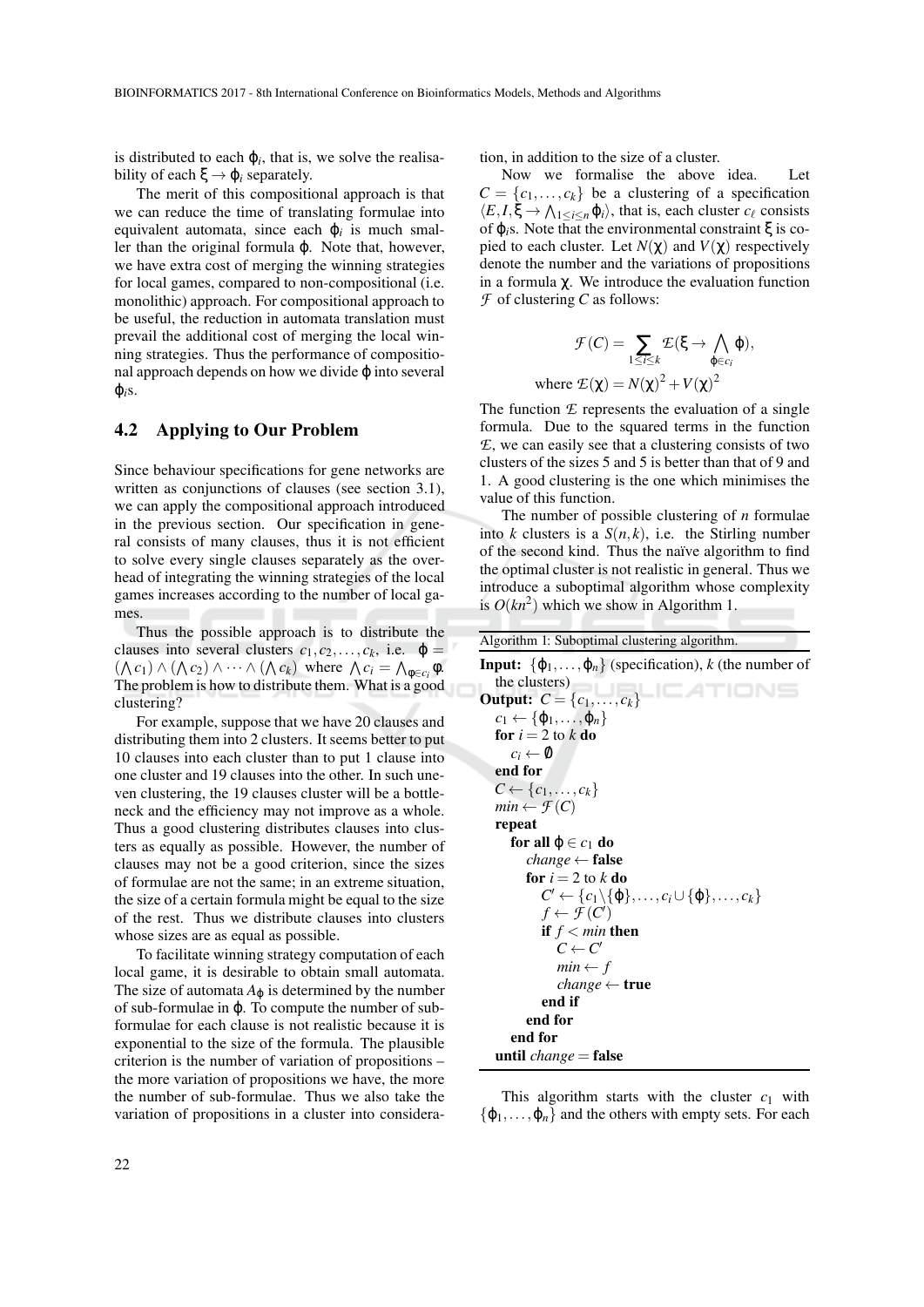step we move one  $\varphi$  in  $c_1$  to another cluster  $c_i$  and evaluate the new clustering by function  $\mathcal{F}$ . If the evaluation decreases for some *i*, we adopt the minimal one among such clusterings. We repeat this process until moving  $\varphi$  from  $c_1$  to any other clusters no longer decreases the evaluation. Since the outermost loop is executed at most *n* times, and each step decrements the number of elements of  $c_1$ , this algorithm runs in time  $O(kn^2)$ . We implemented the algorithm in OCaml and confirmed that this suboptimal algorithm computes a clustering whose evaluation is as good as the optimal clustering.

## **5 EXPERIMENTAL RESULTS AND DISCUSSION**

This section discusses the experimental results of homeostasis analysis performed on several networks. Since compositional analysis is available for only realisable specifications, all specifications used in this experiment are realisable.

To solve the realisability of an LTL specification ϕ, we first construct an ω-automaton which is equivalent to  $\varphi$ , then construct a game on the automaton and compute a winning strategy of the system which can respond any environmental requests. Compositional analysis decreases the cost of constructing ωautomata from LTL formulae since the formula is divided into several small sub-formulae. However, we have extra cost of merging all winning strategies computed for each sub-formulae. Therefore, increasing the number of clusters may not necessarily reduce the cost of analysis as a whole. However, to predict the optimal number of clustering *a priori* is difficult. We, hence, demonstrate our clustering method with different number of clusters to see the impact of the number of clusters in our compositional method.



Figure 2: A bistable switch (Ito et al., 2014a).



Figure 3: A bistable switch with additional inputs (Ito et al., 2014a).

The result of experiments are shown in table 1. These experiments are carried out on a computer with Intel Core i7-3820 3.60GHz CPU and 32GB memory. The realisability checker used is Acacia+ (Bohy et al., 2012). The network 'bistable switch' is the network that consists of two genes *x* and *y* where *x* activates *y*, *y* activates *x* and *x* receives negative input from environment (Fig. 2). The network 'bistable switch2' is the same as 'bistable switch' except both gene *x* and *y* receive negative inputs from environment (Fig. 3). The networks 'anti-stress response  $(a)(b)(c)$ ' are the stress response networks studied in (Zhang and Andersen, 2007) (Fig. 4). The networks '3 genes' to '6 genes' are depicted in Figs. 5 to 8. The homeostatic properties we analysed are tendency to ease stress (described as  $G(\text{stress} \rightarrow F \rightarrow \text{stress})$ ) for anti-stress response networks and stability of a certain gene expression (described as *Gon*) for others. As environmental assumptions, we put every input is oscillating; it is written as  $G((input \rightarrow F \rightarrow input) \land (\rightarrow input \rightarrow$ *Finput*)).

As we can see from the result, we benefit from compositional analyses compared to the monolithic approach  $(k = 1)$ . The improvements in analyses of specifications from '3 genes' to '6 genes' are remarkable.

Concerning the number of clusters, as we stated at the beginning of this section, increasing the number of clusters does not necessarily reduce the entire verification time. We can see it from 'anti-stress response(c)' where the cases for  $k > 4$  are worse than the monolithic approach. Even for larger specifications, the best number of clusters seems to be 2 or 3.

The computational time of our clustering algorithm is less than 0.01 regardless of the number of clusters for all networks except for '6genes' at  $k =$ 6 (0.11 seconds). This means that we can ignore the cost of computing clusters to use compositional analysis even for small networks such as 'bistable switch'. Note that table 1 includes the clustering times.

Now we compare our method to random clustering. For each specification, we generate 50 random clusterings. We first randomly choose the size (i.e. the number of clauses) of each cluster, then we randomly distribute clauses to each cluster according to the size.

We show the results of random clustering in table 2. When calculating average time of verification, the clusterings which cannot be verified within 1 hour are treated as 1 hour. The mark  $\star$  in the table shows that there were such clusterings. Thus the true average is greater than the shown value.

For larger specifications such as 'bistable switch2', '3genes', '4genes' and '5genes', we can clearly see that our method outperforms random clustering. Readers might notice that for the network of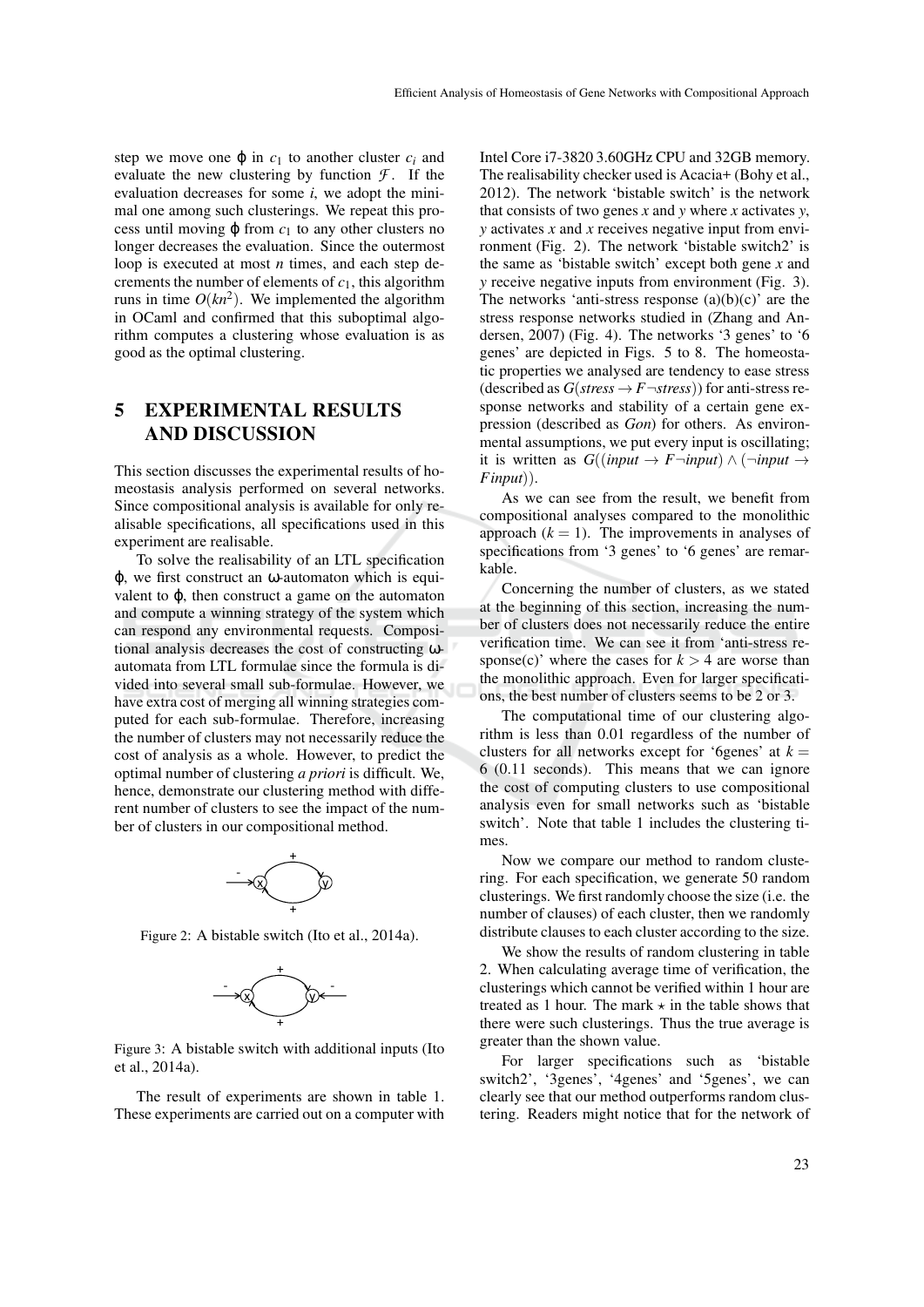BIOINFORMATICS 2017 - 8th International Conference on Bioinformatics Models, Methods and Algorithms



Figure 4: Anti-stress networks.

Table 1: Experimental results. Columns 'E' and 'I' respectively show the numbers of external propositions and internal propositions. Column 'S' shows the size of formula. (i.e. number of connectives and propositions). The columns 'Time(s)' show the total time of the verification for various number of clusters  $(k)$ . ' $k = 1$ ' means non-compositional analysis. For '*k* > 2 the times include computation of clustering.

|                          |   |    |     | Time(s)       |         |         |         |         |         |  |
|--------------------------|---|----|-----|---------------|---------|---------|---------|---------|---------|--|
| <b>Network</b>           | Ε |    | S   | $k=1$         | $k=2$   | $k=3$   | $k = 4$ | $k=5$   | $k = 6$ |  |
| bistable switch          |   | O  | 232 | 0.40          | 0.07    | 0.08    | 0.10    | 0.10    | 0.07    |  |
| bistable switch2         | ◠ | 8  | 353 | 206.81        | 0.81    | 0.41    | 0.42    | 0.51    | 0.53    |  |
| anti-stress response (a) |   | 9  | 289 | 0.48          | 0.31    | 0.35    | 0.41    | 0.47    | 0.51    |  |
| anti-stress response (b) |   |    | 237 | 0.22          | 0.12    | 0.13    | 0.15    | 0.16    | 0.18    |  |
| anti-stress response (c) |   | Q  | 288 | 0.39          | 0.31    | 0.38    | 0.41    | 0.47    | 0.51    |  |
| 3 genes                  | 3 | 10 | 418 | 1617.87       | 5.03    | 5.43    | 6.08    | 5.82    | 6.30    |  |
| 4 genes                  | ◠ | 12 | 444 | 3600<br>$\gt$ | 4.07    | 4.48    | 5.16    | 5.69    | 6.21    |  |
| 5 genes                  |   | 15 | 547 | 3600          | 173.31  | 123.80  | 192.17  | 135.77  | 194.75  |  |
| 6 genes                  |   | 18 | 646 | 3600          | 2676.37 | 2792.61 | 2877.03 | 2942.62 | 3087.91 |  |

Table 2: Results of random clustering. It shows average verification times of 50 randomly clustered specs. The figures show the time (in seconds) to check homeostasis. The stars on the figures show that some trials failed due to time out of 1 hour. Such clusterings are treated as finished in 3600 seconds for the sake of expedience.

| <b>Network</b>           | $k=2$     | $k=3$      | $k = 4$    | $k=5$    | $k=6$      |
|--------------------------|-----------|------------|------------|----------|------------|
| bistable switch          | 0.11      | 0.11       | 0.11       | 0.11     | 0.12       |
| bistable switch2         | 12.20     | 4.39       | 2.24       | 1.62     | 1.23       |
| anti-stress response (a) | 0.36      | 0.38       | 0.43       | 0.44     | 0.47       |
| anti-stress response (b) | 0.13      | 0.14       | 0.15       | 0.16     | 0.17       |
| anti-stress response (c) | 0.35      | 0.37       | 0.40       | 0.43     | 0.46       |
| 3 genes                  | 81.80     | 29.44      | 50.88      | 10.44    | 10.94      |
| 4 genes                  | $687.47*$ | $441.53*$  | 166.43     | 45.99    | 130.66     |
| 5 genes                  | 1746.24*  | $845.6*$   | $772.39*$  | $841.6*$ | $842.74*$  |
| 6 genes                  | $3220.6*$ | $2953.01*$ | $2767.81*$ | 2830.68* | $2641.21*$ |

'6genes', the random clustering seems to outperform our method for some *k*. However, this is because we treated timed-out samples as 3600 seconds when averaging the results. Though we do not know the true average, it will be worse than the results of our method.

For smaller specifications, such as 'bistable switch' and 'anti-stress response' networks, our method is not clearly better than random clustering. The reason is that the formulae are not so large that the

automata construction is not a heavy task in the verification process. For such specifications our strategy – to decrease the time of automata construction – may not be suitable.

Readers might wonder why '4genes' for  $k = 5$  is considerably smaller than others in random clustering. Plausible explanation is that the random sampling happened to give biased clusterings. What is important here is that even for such biased random sampling, our method is much better.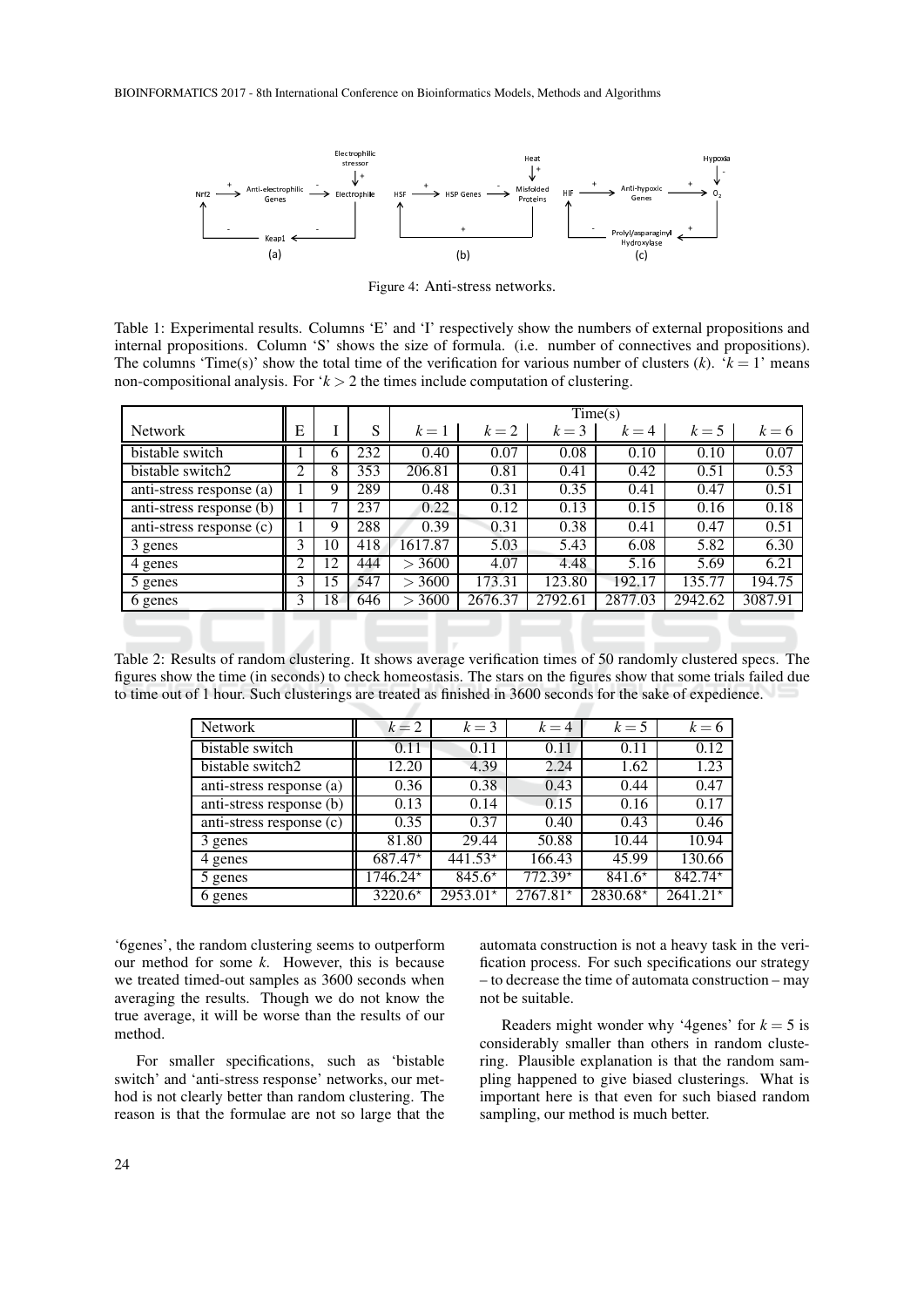

Figure 5: A network consisting of 3 genes.



Figure 6: A network consisting of 4 genes.



Figure 8: A network consisting of 6 genes.

We also show the standard deviations of the random clustering in table 3. As we can see from the table, the standard deviations are high for larger specifications. This means that our evaluation function is actually a statistically meaningful criterion, because random clustering ranges from better to worse. Our clustering algorithm tactfully chooses better ones.

We show another proof of the benefit of our algorithm: relative standings of our results (the values shown in Table 1) within the run-times of random clusterings. In other words, the percentile ranks of our results in the random clusterings. Table 4 shows them. As we can see, for  $k = 2$  or 3 our algorithm gives good scores.

However, this table also shows that for  $k > 4$  our evaluation function might not be a good criterion.

This is because if we increase the number of clusters, the size of formulae in each cluster tends to be small, so that the automata construction time decreases and becomes less important in the verification process. Thus the larger *k* tends to impair the benefit of our method. Rather, we only reap the overhead of merging the winning strategies of the local games. This suggests another tactics for clustering: we focus on decreasing the computation time of winning strategy. We leave this issue for future work.

Before closing this section, we make a brief remark on a treatment of unrealisable specifications. As we mentioned at the beginning of this section, compositional approach is only applicable for realisable specification (Filiot et al., 2011; Bohy et al., 2012). In the current implementation of Acacia+, a user chooses options whether he checks realisability or unrealisability (or both in parallel). Thus when we are to verify a specification for which we do not know whether it is realisable or not, first we try realisability checking compositionally. If the verifier cannot prove realisability, we try unrealisability checking monolithically. However, since Acacia+ uses heuristic in which a certain bound is set when searching winning strategies, sometimes neither realisability nor unrealisability is proved. If this is the case, we set a larger bound and repeat the process until we have a definite result.

We summarise this section. For larger specifications, our method works well because the bottleneck in the verification process is the automata construction. If the number of clusters is small (2 or 3), our method is especially effective. If we increase the number of clusters, the bottleneck seems to shift from automata construction to winning strategy computation. To investigate a method to reduce the time for winning strategy computation is an interesting future work.

### **6 RELATED WORK**

Sensitivity or robustness of biological systems is close but different from homeostasis. It analyses whether a property holds for a similar degree/probability when a parameter is modified, while homeostasis means that a given property holds for a certain set of input sequences. (Rizk et al., 2009) defines robustness of a biological system by measuring the deviation of the 'satisfaction degree' of an LTL formula (Fages and Rizk, 2008) caused by perturbations on parameters. They can treat the initial value of an environmental input as a parameter, thus homeostasis is partially covered. (Donzé et al., 2011) is a similar approach to (Rizk et al., 2009) for robustness analysis. They analyse continuous trajectories by means of signal tem-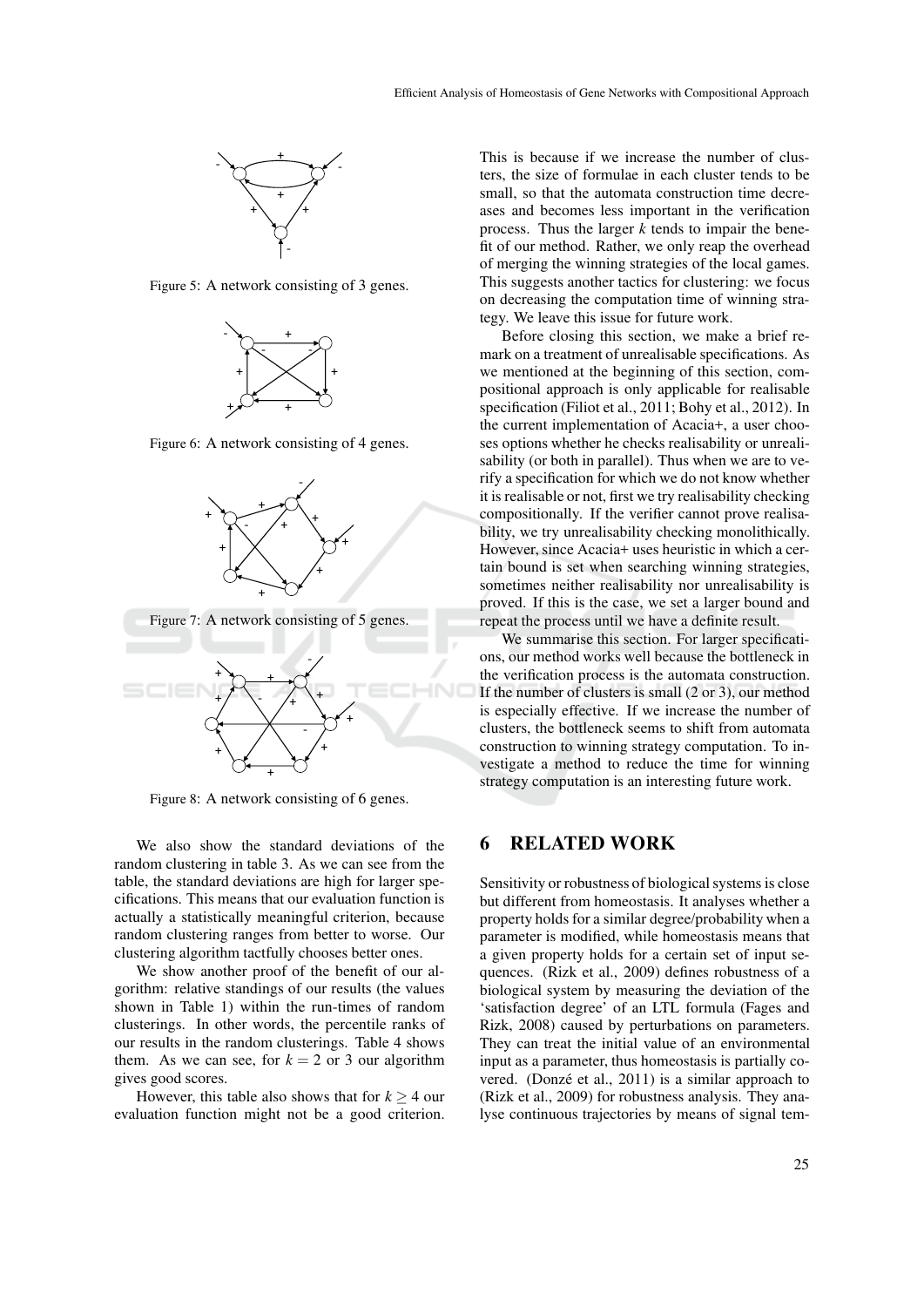| Network                  | $k=2$     | $k=3$                  | $k = 4$   | $k=5$     | $k = 6$   |
|--------------------------|-----------|------------------------|-----------|-----------|-----------|
| bistable switch          | 0.05      | 0.03                   | 0.02      | 0.01      | 0.01      |
| bistable switch2         | 23.00     | 12.1                   | 4.51      | 3.74      | 2.30      |
| anti-stress response (a) | 0.09      | 0.08                   | 0.13      | 0.04      | 0.04      |
| anti-stress response (b) | 0.02      | 0.02                   | 0.01      | 0.01      | 0.01      |
| anti-stress response (c) | 0.06      | 0.09                   | 0.03      | 0.04      | 0.05      |
| 3 genes                  | 183.01    | 138.24                 | 273.49    | 13.04     | 22.63     |
| 4 genes                  | 1239.13*  | $1021.42*$             | 618.16    | 218.94    | 377.97    |
| 5 genes                  | 1593.59*  | $\overline{1318.82^*}$ | 1183.29*  | 1295.33*  | 1270.92*  |
| 6 genes                  | $700.55*$ | 763.89*                | $835.77*$ | $819.86*$ | $989.15*$ |

Table 3: Standard deviation of the results of random clustering.

Table 4: Relative standing of the verification time with our method within the run-times of random clusterings. The value 'best' means that our method was the best.

| Network                  | $k=2$ | $k=3$ | $k = 4$ | $k=5$ | $k=6$ |
|--------------------------|-------|-------|---------|-------|-------|
| bistable switch          | 10%   | 14%   | 39%     | 43%   | best  |
| bistable switch2         | 38%   | 13%   | 15%     | 41%   | 41%   |
| anti-stress response (a) | 27%   | 17%   | 64%     | 88%   | 88%   |
| anti-stress response (b) | 31%   | 45%   | 70%     | 70%   | 92%   |
| anti-stress response (c) | 23%   | 86%   | 68%     | 92%   | 92%   |
| 3 genes                  | 14%   | 26%   | 47%     | 27%   | 27%   |
| 4 genes                  | 17%   | 8%    | 34%     | 38%   | 43%   |
| 5 genes                  | 19%   | 12%   | 43%     | 15%   | 35%   |
| 6 genes                  | 14%   | 26%   | 41%     | 44%   | 50%   |
|                          |       |       |         |       |       |

poral logic (STL) and its satisfaction-degree. In their approaches, it is unclear how to model arbitrary input scenario and assess the effect of it. SReach (Wang et al., 2015) is a tool to analyse stochastic hybrid systems, which can be used to model biological systems. SReach focuses the probabilistic reachability, that is, a property whether a given system reaches safe (or unsafe) states within a given probability range. SReach can conduct sensitivity analysis: Are the results of reachability analysis the same for different possible values of a certain system parameter? Since SReach only considers probabilities on state transitions, it is not clear how to model perturbations on inputs.

(Zhang and Andersen, 2007) analyses homeostasis of anti-stress gene regulatory networks by means of control theory. They consider steady-state response curves of anti-stress genes to a dose of stress. Their control-theoretical method is tailored to anti-stress networks and feasible to predict the effect of changing local response coefficients, but does not provide a generic framework applicable to any network.

In contrast to above approaches, our approach is purely qualitative. We do not need any kinetic parameters, which is usually difficult to obtain. There have been proposed several qualitative approaches to model and analyse biological systems based on several different formalisms - BIOCHAM (Fages et al., 2004) based on rewriting system, SMBioNet (Bernot et al., 2004) and Qualitative networks (Schaub et al., 2007) based on extended Boolean networks, and GNA (de Jong et al., 2003) based on piecewise linear differential equation. Compared to these formalisms, our LTL-based model of gene networks are flexible and easy to construct since the basic principle to model the behaviours are quite simple. The change of condition or assumption (e.g. bias of multivariate regulation) is immediate. Although the above tools are useful for checking whether a biological property can be true in network behaviours, it is unknown how to define and analyse homeostasis. As to the size of analysable networks, we cannot directly compare the scalability since the properties analysed and behaviours modelled in these tools are different and the cost of analysis also depends on the complexity of the network structure as well as the size. Furthermore, the examples demonstrated are very few and we do not have canonical benchmarks in this field. For information, we refer the size of networks analysed in these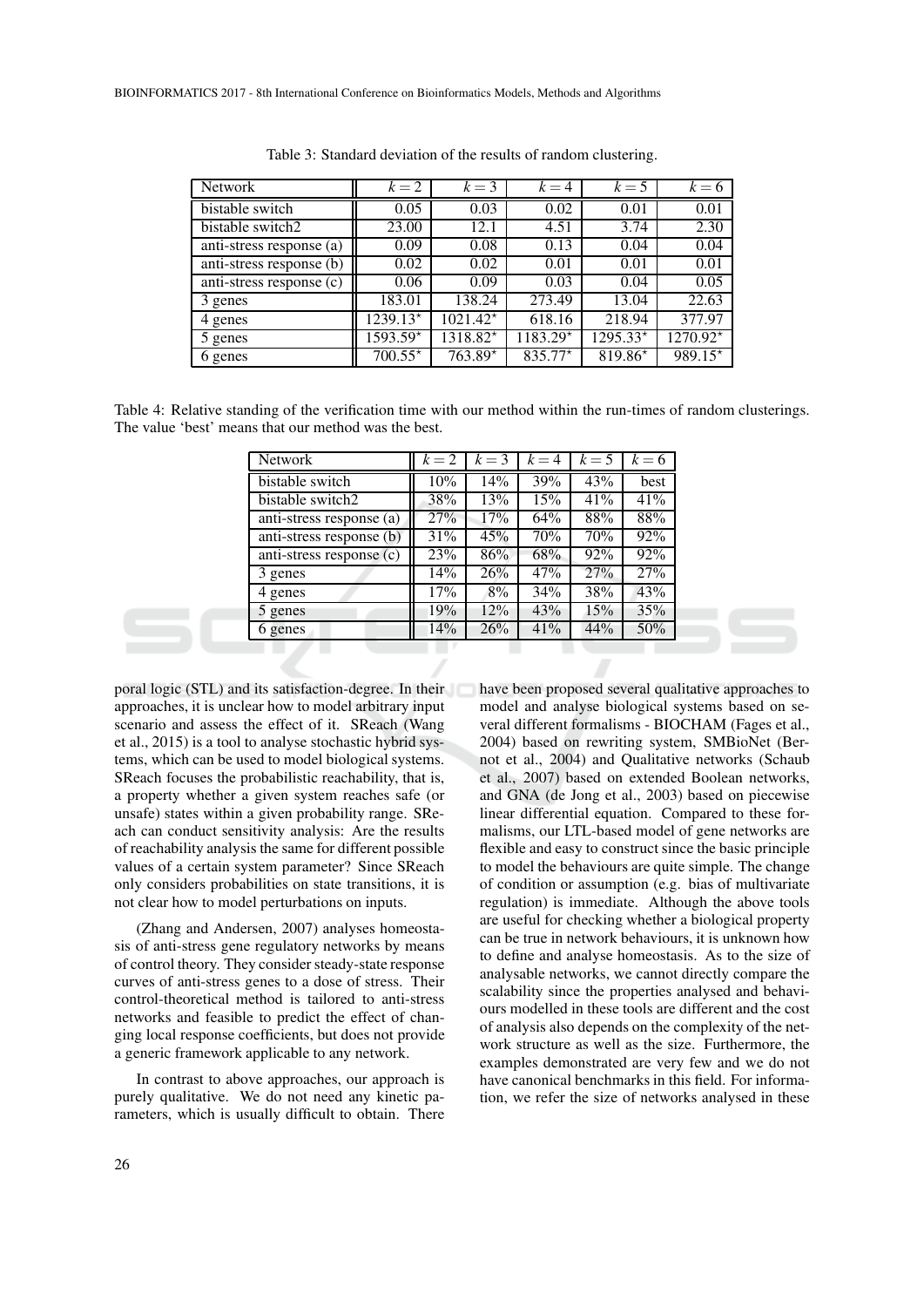tools; SMBioNet analyses a 3 nodes network, GNA a 10 nodes network and Qualitative networks a 2160 nodes network (in 10 hours). Qualitative network can handle very large networks compared to others including our framework, but we should keep in mind that Qualitative networks only consider propositional properties on steady states of the network behaviour, i.e. a temporal property such as 'when a gene is activated it will be suppressed later' cannot be checked. Furthermore, the behaviour of a Qualitative network is *deterministic*. In contrast we consider all *possible* network behaviours and their temporal properties with responses to environmental inputs.

As for compositional analysis of gene networks, we proposed to divide a network into several subnetworks and verify them individually (Ito et al., 2013; Ito et al., 2015b). This means we manually divide an LTL formula into several sub-formulae, considering the network structure. We have not discussed any algorithm to divide a network and the corresponding formula. In this paper, our method is based on a syntactic structure of a formula, not on a network structure. Thus it is easy to cluster a formula algorithmically.

# **7 CONCLUSION**

In this paper we proposed compositional analysis of homeostasis of gene networks. We introduced a new clustering algorithm based on characteristic function on LTL formulae to divide a network specification. The experimental results show that our method drastically improves the performance in analysing larger network specifications. Our clustering algorithm is not limited to analyse homeostasis of gene networks but for realisability checking of any reactive system specification.

All examples in our experiments are carried out to see the impact of the sizes of networks. Thus the homeostatic properties are simple and described as relatively small formulae compared to network specifications. We would like to assess the impact of homeostatic properties to be more confident in our approach.

For further improvement, we are interested in importing Ito et al.'s approximate method (Ito et al., 2014b) to check homeostasis of gene networks. Another important future direction is to analyse real networks which may now be feasible thanks to this work, and elucidate regulation mechanisms contributing biological homeostasis.

#### **REFERENCES**

- Abadi, M., Lamport, L., and Wolper, P. (1989). Realizable and unrealizable specifications of reactive systems. In *ICALP '89: Proceedings of the 16th International Colloquium on Automata, Languages and Programming*, volume 372 of *LNCS*, pages 1–17, London, UK. Springer-Verlag.
- Batt, G., Salah, R. B., and Maler, O. (2007). On timed models of gene networks. In *FORMATS 2007*, volume 4763 of *LNCS*, pages 38–52.
- Bernot, G., Comet, J., Richard, A., and Guespin, J. (2004). Application of formal methods to biological regulatory networks: extending Thomas' asynchronous logical approach with temporal logic. *J. Theor. Biol.*, 229(3):339–347.
- Bloem, R., Cimatti, A., Greimel, K., Hofferek, G., Könighofer, R., Roveri, M., Schuppan, V., and Seeber, R. (2010). RATSY – a new requirements analysis tool with synthesis. In *Proceedings of the 22nd international conference on Computer Aided Verification*, volume 6174 of *LNCS*, pages 425–429, Berlin, Heidelberg. Springer-Verlag.
- Bohy, A., Bruyère, V., Filiot, E., Jin, N., and Raskin, J.-F. (2012). Acacia+, a tool for LTL synthesis. In *Proceedings of the 24th International Conference on Computer Aided Verification*, CAV'12, pages 652–657.
- Ciocchetta, F. and Hillston, J. (2009). Bio-PEPA: A framework for the modelling and analysis of biological systems. *Theor. Comput. Sci.*, 410:3065–3084.
- de Jong, H., Geiselmann, J., Hernandez, G., and Page, M. (2003). Genetic network analyzer: Qualitative simulation of genetic regulatory networks. *Bioinformatics*, 19(3):336–344.
- Donzé, A., Fanchon, E., Gattepaille, L. M., Maler, O., and Tracqui, P. (2011). Robustness analysis and behavior discrimination in enzymatic reaction networks. *PLOS One*, 6(9):e24246.
- Fages, F. and Rizk, A. (2008). On temporal logic constraint solving for analyzing numerical data time series. *Theor. Comput. Sci.*, 408(1):55–65.
- Fages, F., Soliman, S., and Chabrier-Rivier, N. (2004). Modelling and querying interaction networks in the biochemical abstract machine BIOCHAM. *J. Biol. Phys. Chem.*, 4:64–73.
- Filiot, E., Jin, N., and Raskin, J.-F. (2009). An antichain algorithm for LTL realizability. In *Proceedings of the 21st International Conference on Computer Aided Verification*, volume 5126 of *LNCS*, pages 263–277, Berlin, Heidelberg. Springer-Verlag.
- Filiot, E., Jin, N., and Raskin, J.-F. (2011). Antichains and compositional algorithms for LTL synthesis. *Formal Methods in System Design*, 39(3):261–296.
- Fisher, J. and Henzinger, T. (2007). Executable cell biology. *Nat. Biotechnol.*, 25(11):1239–1249.
- Funahashi, A., Tanimura, N., Morohashi, M., and Kitano, H. (2003). Celldesigner: a process diagram editor for gene-regulatory and biochemical networks. *BIO-SILICO*, 1:159–162.